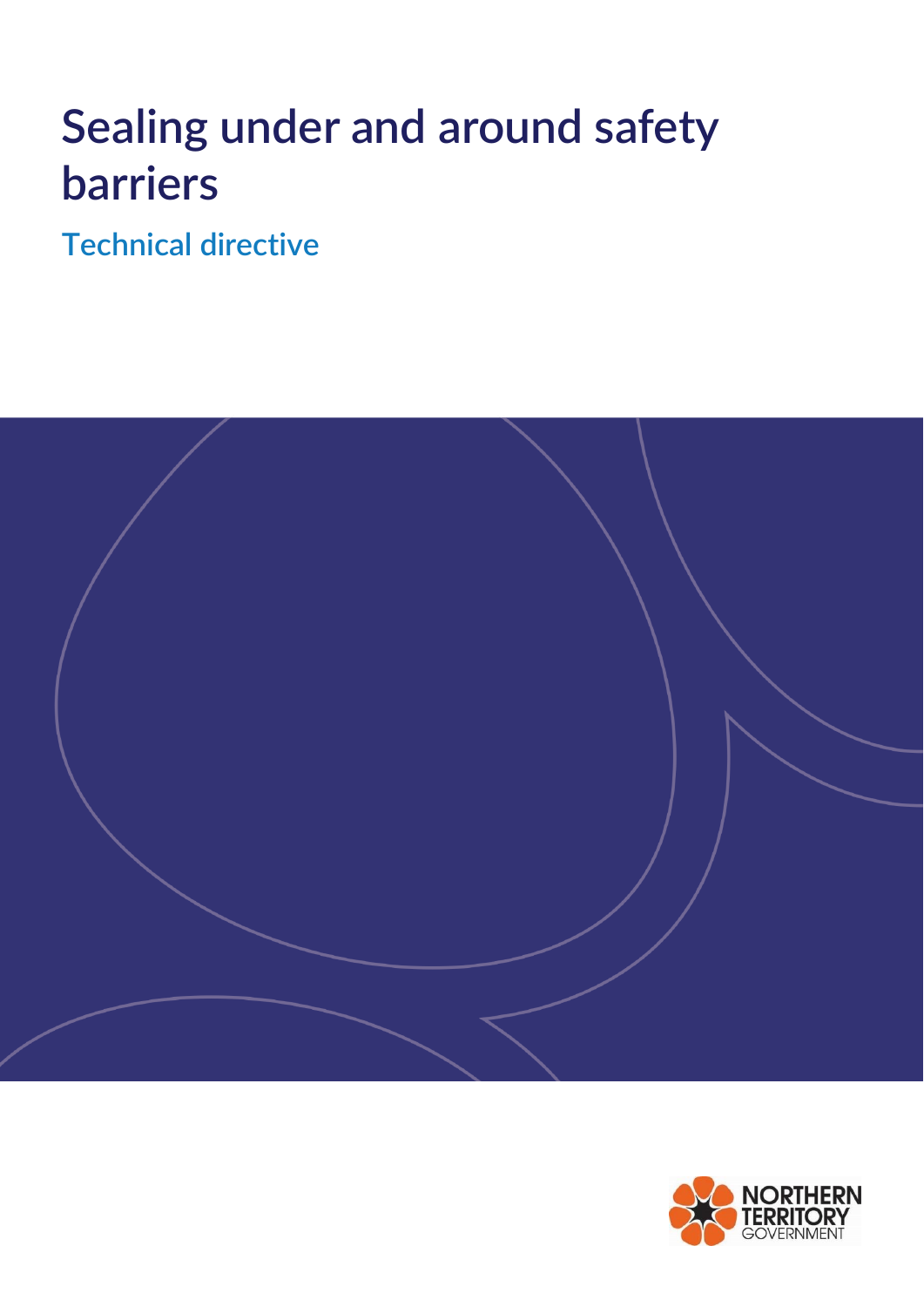| Document title         | Sealing under and around safety barriers            |
|------------------------|-----------------------------------------------------|
| <b>Contact details</b> | Department of Infrastructure Planning and Logistics |
| Approved by            | <b>Project Director Civil Assets Management</b>     |
| Date approved          | 29/11/2019                                          |
| <b>Document review</b> | Annually                                            |
| <b>TRM</b> number      | 2017/0362-0001-09                                   |

| <b>Version</b> | Date       | <b>Author</b> | <b>Changes made</b>                                                                                                   |
|----------------|------------|---------------|-----------------------------------------------------------------------------------------------------------------------|
| 1.0            | 29/11/2019 | Andrew Batson | New document -<br>Replaces DoT Sealing Under Guardrails<br>Nov 2014 V1, expanded to include more<br>detail on process |
|                |            |               |                                                                                                                       |

| Acronyms | <b>Full form</b> |
|----------|------------------|
|          |                  |
|          |                  |
|          |                  |
|          |                  |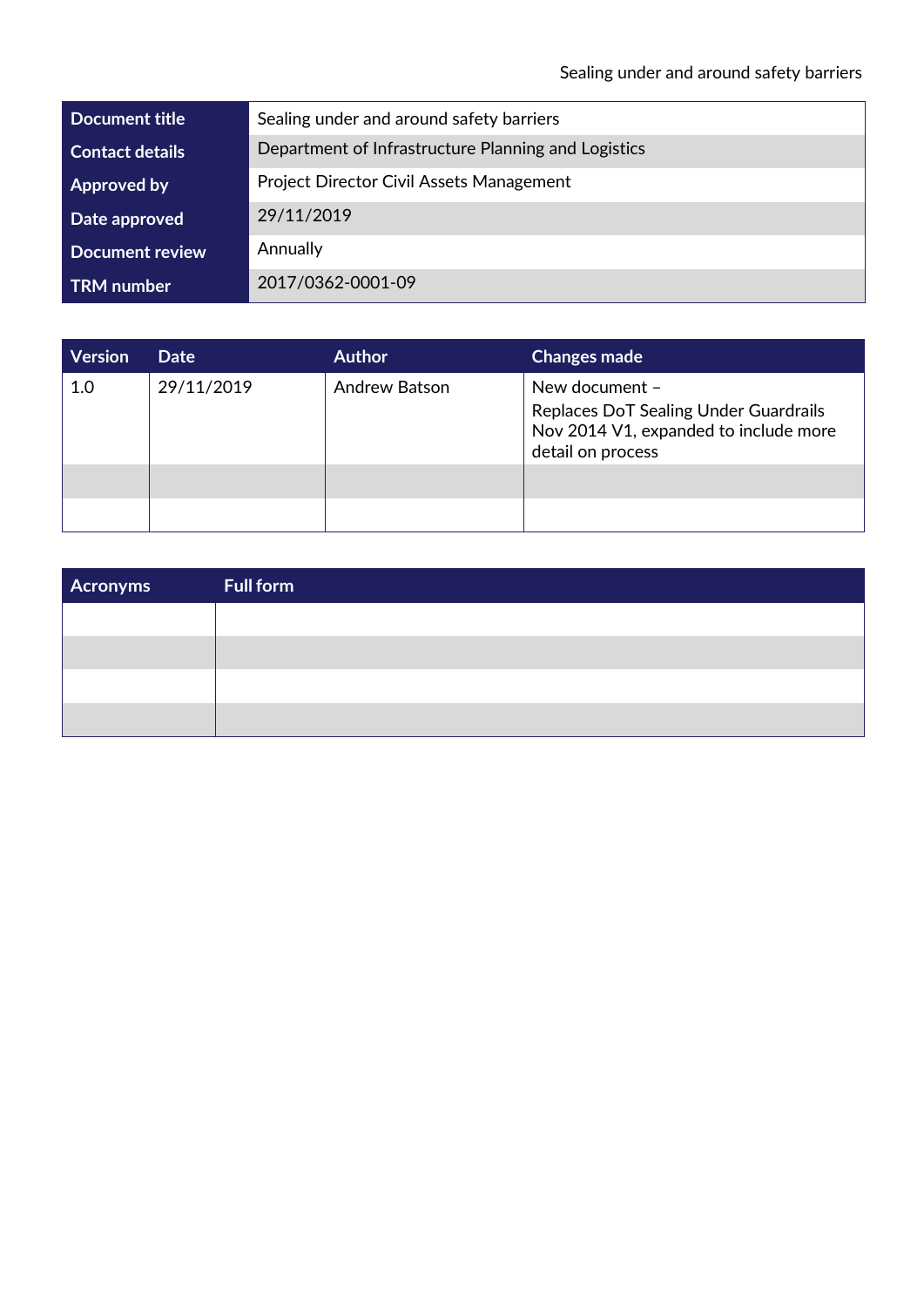## **Contents**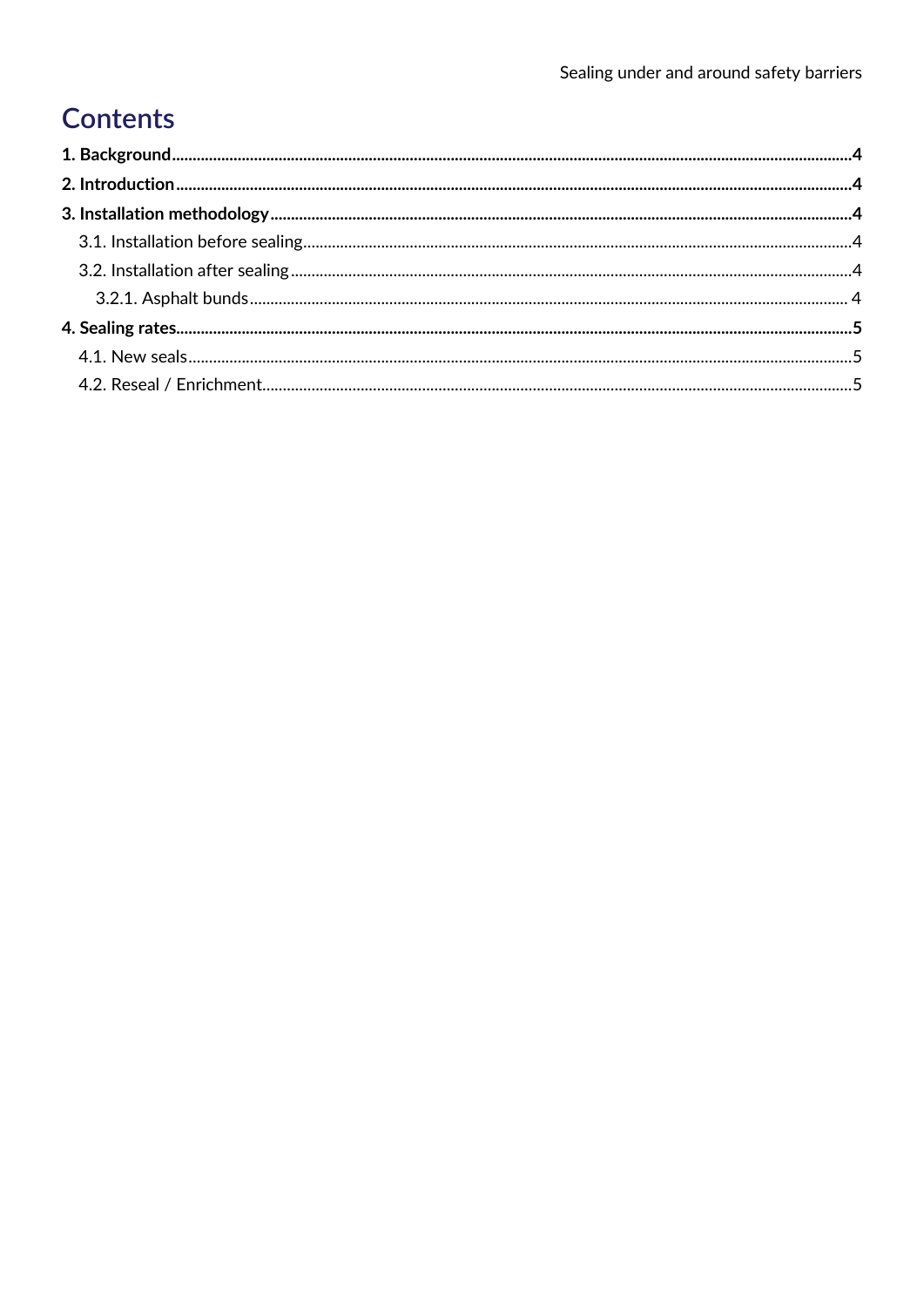## <span id="page-3-0"></span>**1. Background**

The Department of Infrastructure Planning and Logistics (DIPL) is responsible for the care, control and management of the road reserve/corridor as described in the Control of Roads Act.

DIPL has an interest in managing and maintaining the appearance of the road reserve while optimising safety for the travelling motorist.

This direction sets out the responsibilities of DIPL to ensure that the full shoulder width is sealed beyond the safety barriers to reduce scouring, prevent weed growth and to ensure good drainage.

This Technical Directive replaces the previous Department of Transport, "Sealing Under Guard Rails" policy dated November 2014 Version 1.0.

## <span id="page-3-1"></span>**2. Introduction**

Safety barrier posts are typically hammer driven. Some barrier types have posts and terminals concreted.

In all cases, the installation can be performed before or after the sealing takes place.

## <span id="page-3-2"></span>**3. Installation methodology**

### <span id="page-3-3"></span>**3.1. Installation before sealing**

Where pavement damage has occurred then the damage is required to be repaired with appropriate materials of similar nature to the existing Base Course. Water will be required to drain freely across the shoulder.

Posts and other materials are to be protected from bituminous materials when sealing occurs.

Sealing is to take place up to and sealed against the posts and other materials so water does not permeate into the pavement.

### <span id="page-3-4"></span>**3.2. Installation after sealing**

Where the pavement has been damaged and shows distress, repair and make good, then seal again to waterproof around posts and other damaged areas.

Where there has been heaving, materials need to be tampered back down and sealed again to ensure waterproofing.

#### <span id="page-3-5"></span>**3.2.1. Asphalt bunds**

Bunds are required to be installed as per drawing number CS3200.

Where installation of the barrier occurs on a standard cross fall then a bund is required.

Where the installation of the barrier is on the top side of a superelevation then the bund is **not** required.

Discharge chutes are required on all bund works.